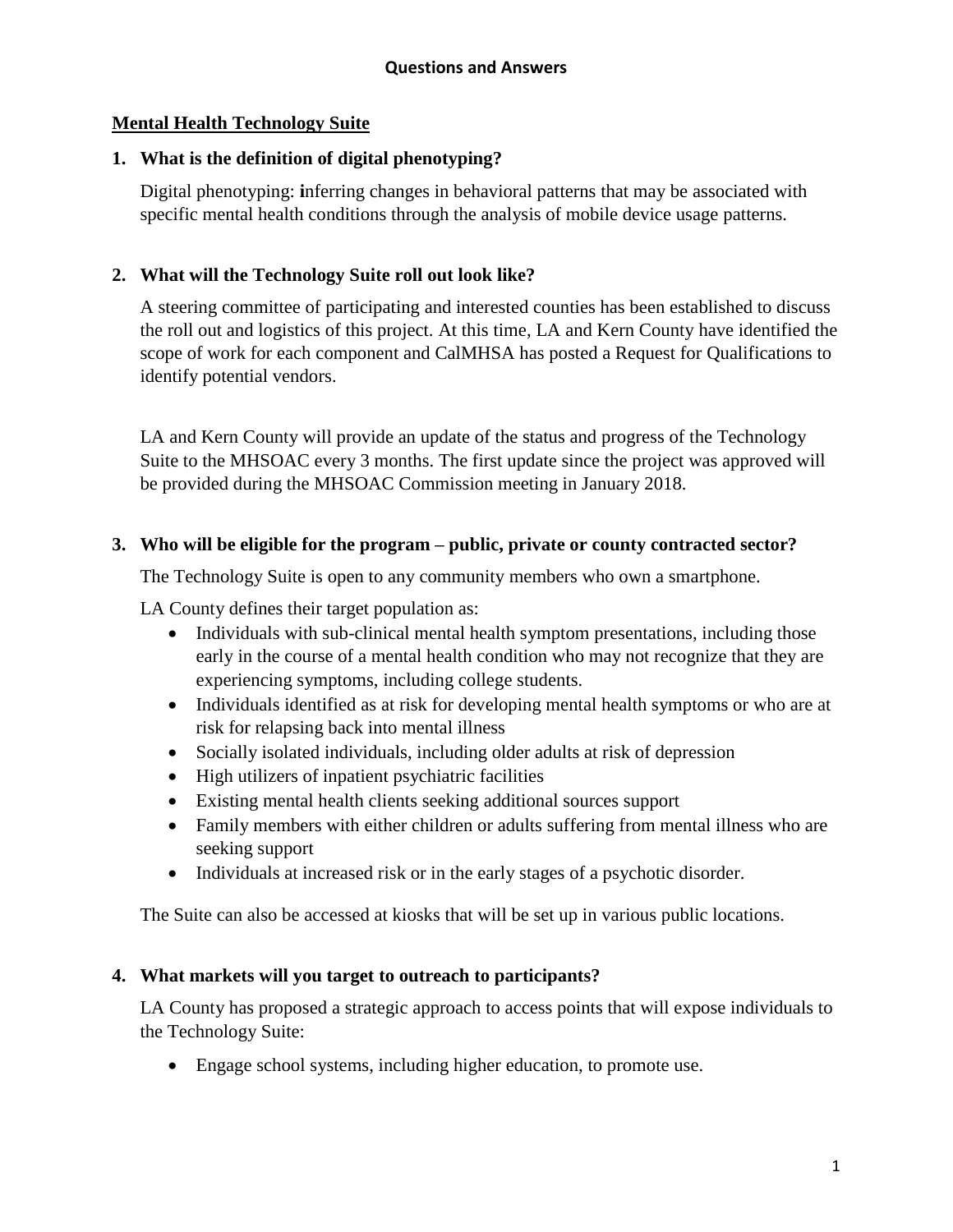- Engage users through social media, the Departments of Mental/Behavioral Health websites and other digital platforms and approaches.
- Engage mental health organizations such as the National Alliance for Mental Illness (NAMI) groups to promote use.
- Engage public locations such a libraries or parks in setting up kiosks or encouraging use.

# **5. Who will own the intellectual property rights for this project?**

This item is still in discussion. Based on preliminary discussions with LA County, vendors will be asked to customize existing products, as such, they will retain the intellectual property rights.

# **6. Who will own the new code that was created for this project?**

This is currently a discussion item for the project steering committee. This steering committee is made up of participating/interested counties.

# *Learning Objectives/Goals:*

# **7. What is the goal of this project?**

- Increase access to mental health care and support
- Promote early detection of mental health symptoms
- Predict the onset of mental illness
- This project will dismantle barriers to receiving mental health services by outreaching, engaging and treating individuals using approaches that build on increasingly familiar technology devices as a mode of connection and method of treatment to reach people who are likely to go either unserved or underserved by traditional mental health care.
- Digital therapeutic technology platforms such as applications or websites that utilize trained peer to deliver support and manualized interventions will serve as a valuable service portal for individuals with mental health concerns, family members needing support and possibly an entry portal into the public mental health system.

# **8. What do we want to learn from the usage of technology in this project?**

LA County's learning objectives:

- Are there differences among those who choose to enroll in a technology-based mental health project compared to those who don't?
- Can we learn to identify and tailor the most effective engagement and treatment strategies for participants using their passive mobile device data?
- Does this customized engagement and treatment approach translate into improved participant outcomes and reduced hospital readmissions?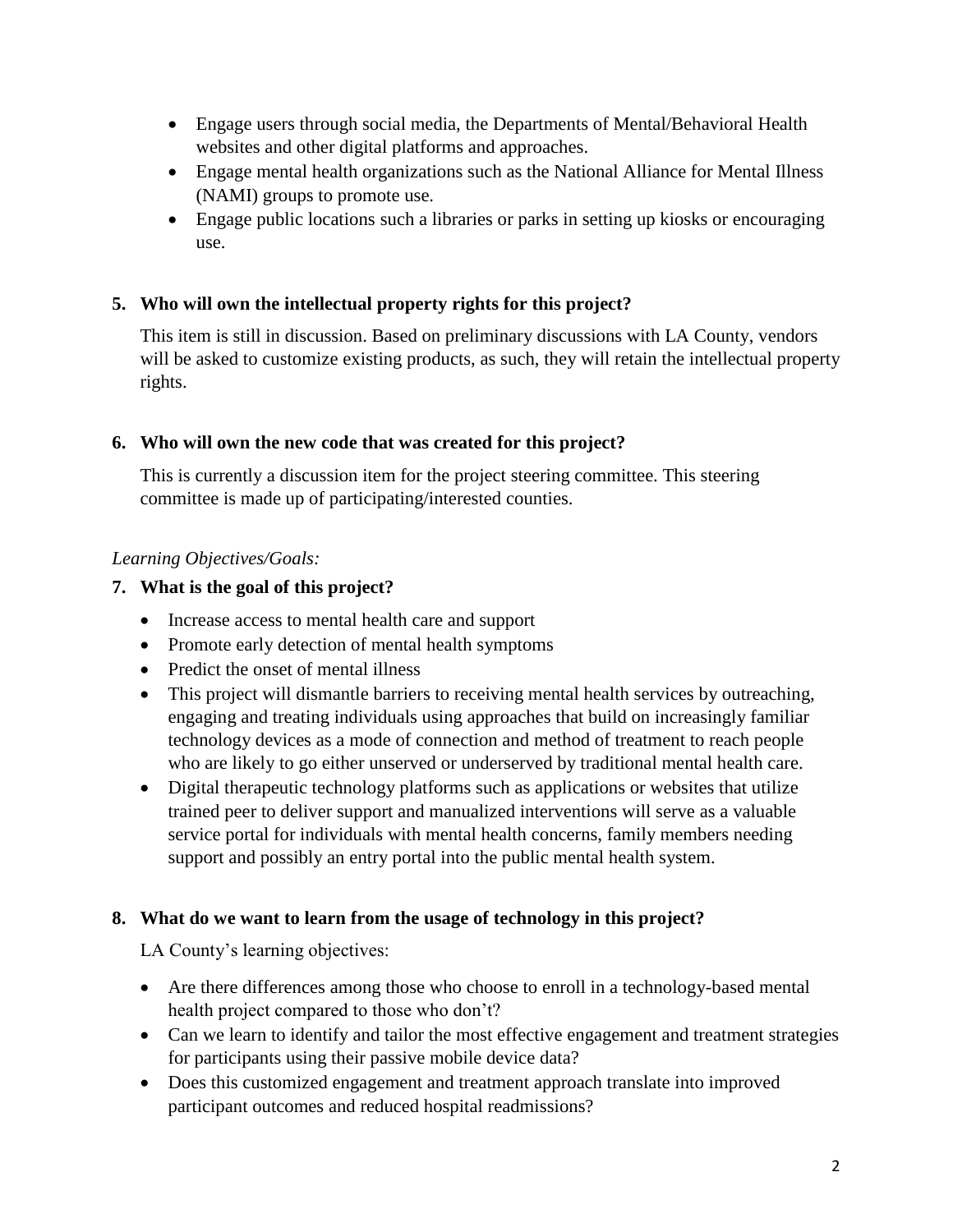- Can mental health programs effectively use early indicators of mental illness risk or of relapse to enhance clinical assessment and treatment?
- Do the effects, if any, vary by demographic, ethnographic, condition, intervention strategy and/or delays in receiving intervention?
- Can online social engagement effectively mitigate the severity of mental health symptoms?

# **9. How will the learning goals and objectives be measured?**

The evaluation component is still in discussion. LA County has developed an evaluation committee that engages in ongoing discussions to establish data tracking, collection, and evaluation methods for learning objectives. The goal is to contract with a vendor to identify the evaluation model and components of the Technology Suite.

### *Privacy:*

# **10. How will privacy be protected? Will HIPAA be observed? What portions of the app will be covered under HIPAA?**

LA and other counties are presuming no need for an Institutional Review Board (IRB). Because individuals are utilizing services with county behavioral health through a business associates agreement they would be allowed to collect this information. Individuals can refuse to download portions of the app or disable features.

# **11. How will consent be obtained?**

Once the Technology Suite is downloaded, users will be required to electronically sign and consent to the components and data collection, tracking elements of the Technology Suite.

# **a. How will participants know what they are agreeing to regarding their privacy and passive data collection?**

Immediately after downloading the Technology Suite, this information will be available for review in the initial consent prior to accessing and using the app.

# **e-Housing and Transportation Project**

### *Room and Boards:*

### **12. Do we know how many rooms are currently available in OC?**

We do not have a specific number and there is no way to know for sure, as room and boards are not regulated. One of the benefits of this project would be to create and establish a reliable list of available rooms.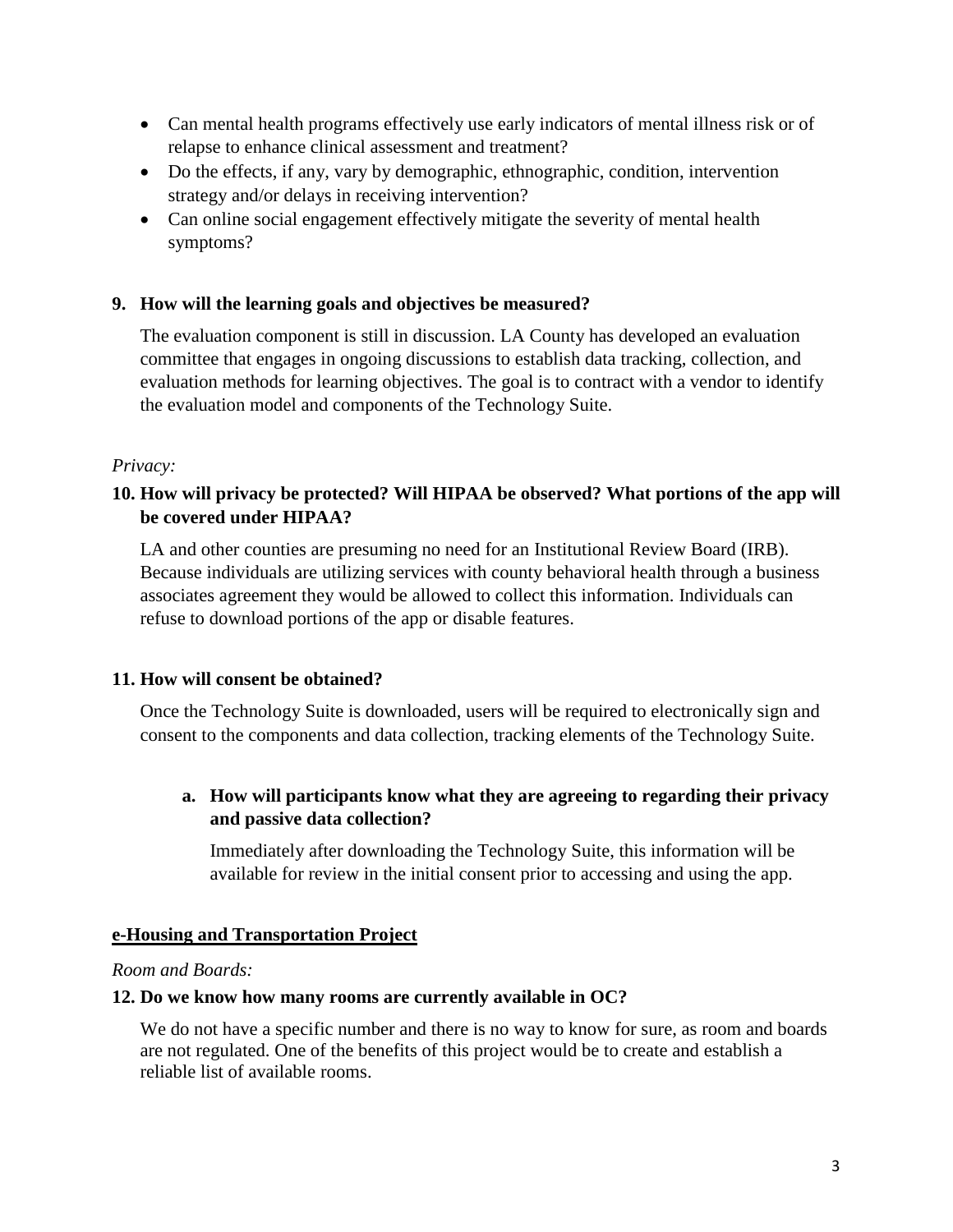### **13. How will we identify available housing?**

We would want a contracted provider with a strong history and knowledge with housing in Orange County. They can start by utilizing any contacts they have in the community and build additional networks from there. This process would take a lot of outreach to housing providers/operators, etc.

We can also utilize a "snowball sampling" method in which we start with some providers that we have worked with and know to be reputable. They know of and can refer other operators.

Availability will be limited based on vacancies. The contracted provider selected to implement the e-Housing component would act as the central point for everything related to this project, from organizing providers, establishing and maintaining standards, to matching people with available certified rooms, to answering questions, etc.

# **14. What is the marketing strategy to inform the public about the available housing project?**

The marketing strategy for this project will be similar to the outreach strategies and approaches identified by LA County (see response to #4).

In addition, we plan to identify the currently existing room and boards through FSPs who refer to these facilities/housing providers. The goal is to make the housing list available throughout the system once the standards are established and in place. As the list of facilities who follow identified standards becomes known, more people will want to use those providers. The result will be an attraction model strategy to engage additional room and board providers into participating in this project.

# **15. Will this be permanent housing?**

Yes.

# **16. How long can participants stay?**

This project will offer permanent supported housing. Once placed, participants may remain in the facility for as long as they wish.

# **17. Who will be responsible for writing the standards for the housing sites?**

The housing providers/operators who want to be included in the referral list would be responsible for writing the standards for the houses. They would also be responsible for ensuring that the standards are enforced through the central organization.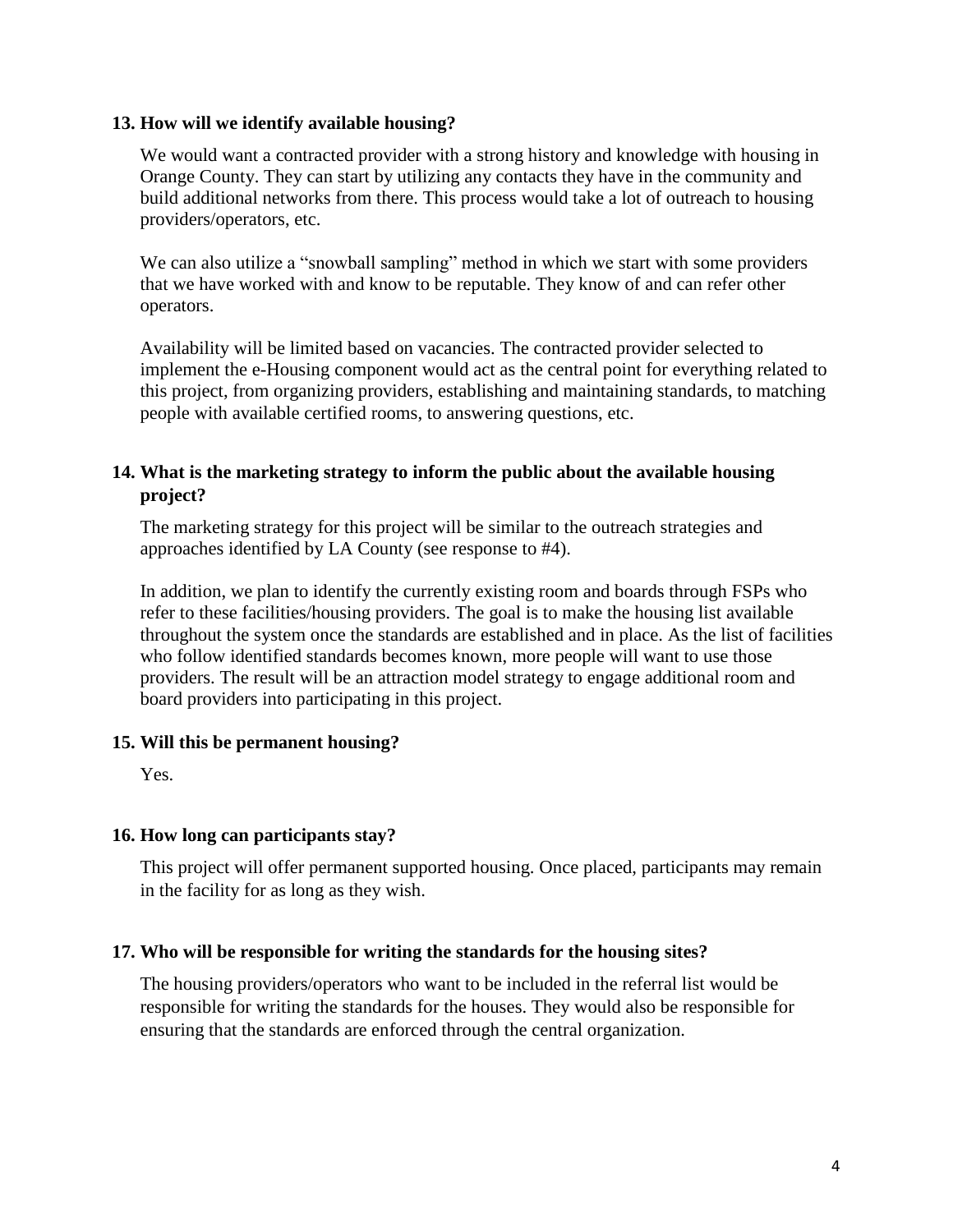### **18. How will the suitability of the housing sites be verified and monitored?**

The housing providers/operators must agree to meet the identified standards and will serve as an advisory board who monitors each other's sites.

The participants will also have case managers who will work with them to find and maintain their housing. They will be able to report any issues they see as will the participant. Also, a rating system for the sites-like yelp- would be helpful so others can see how they are doing. Excessive problems at a site would result in the house being removed from the list.

### **19. Who will be eligible for the program – public, private or county contracted sector?**

The e-Housing and Transportation components will be available to individuals who are receiving services at County and County-contracted clinics. County Outreach and Engagement and hospital discharge planners may also refer potential participants.

### *Real-time Data:*

# **20. How do we create an automated system that is accurate? How will we "guarantee" that real time data will be accurate with regard to room availability?**

There is no guarantee any software or data in general is as good or bad as the system collecting and entering. However, there are a few steps we can take to ensure suppliers utilize the system efficiently, ensuring the most accurate data. Recommended steps included:

- Make the entry of new and updating of supplies as simple as possible.
- Ensure initial training is thorough and specific.
- Provide ongoing support/training for suppliers.
- Have a built-in rating process that rewards those who are timely with their updates by filling empty rooms.
- Have a built in feedback from participants as to the conditions of the room

# **a. How will the time-lapse problem with the real time data be addressed so info is current?**

Using a single data source where suppliers are maintaining their own inventory eliminates any lag time. Once the person is vetted by the independent peer review and authorization is given, then they will be adding and updating their room availability in the same data source that is feeding the search and filtered results for consumers

### **b. How will it be maintained and updated?**

The system maintenance regarding programmatic changes and bug fixes will have to be built into the development contract. This can be done as a monthly maintenance fee or hourly rate. We recommend doing a monthly maintenance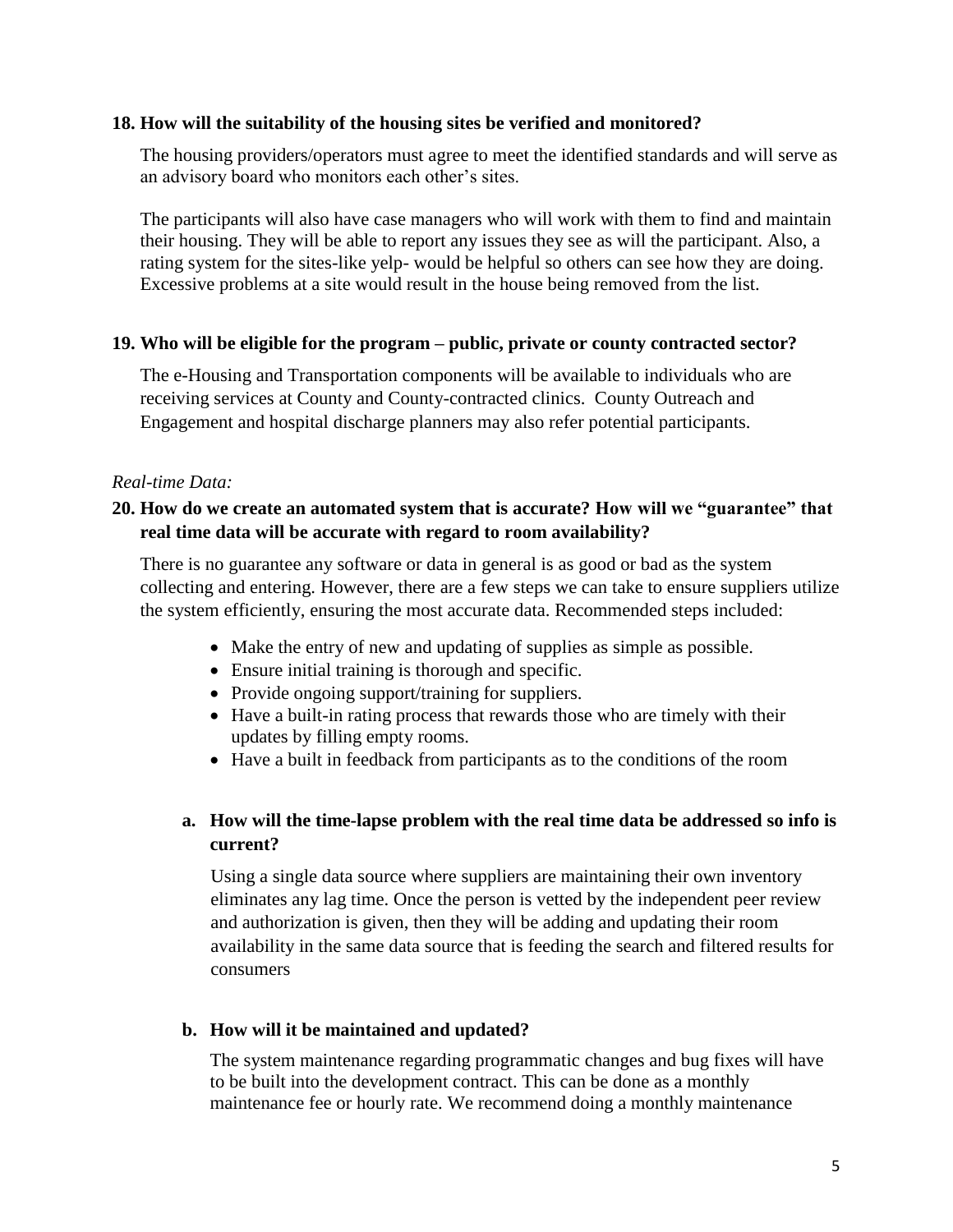contract for six months after release and then shifting to an hourly rate. The reason being is most of the bugs are caught and need to be addressed shortly after release. As the software matures those bugs are not as prominent so financially it is beneficial shift to the hourly rate.

Regarding the app and inventory there should be an administrator(s) who is a central point of contact. Then a hierarchal permissions and access structure would be built into the data structure. At each level of access has different roles and responsibilities.

### *Existing Services:*

### **21. How will our transportation portion tie into or be different from the RFP that is out?**

The transportation RFP will focus on providing transportation services. In contrast, the Transportation component of this project will focus on linking individuals to their appointments, using reminders, alerts and step-by-step guidance.

# **22. How is this different from Coordinated Entry?**

The e-Housing component is an attempt to expand the available pool of options.

### **23. How can we incorporate some of the lessons learned from the Coordinated Entry?**

The e-Housing component will be another tool/option. In general the lack of standards has kept some referral sources from wanting to use room and board homes. Hopefully this will encourage more unit availability by offering reliable quality. We want to encourage using this network by creating an ongoing referral system to participating operators.

# **24. How will the e-Housing component this work with the coordinated entry system? Will this be through the micro-communities model?**

Coordinated Entry will be able to place people using the e-Housing database/directory. The goal is to expand safe and hygienic housing possibilities in a very difficult market.

### **25. How will it be different from HMIS that is trying to set up an automated system?**

HMIS is for tracking homeless people; the goals are different.

# *Learning Objectives/Goals:*

### **26. What are we hoping to achieve with this app? How will this help people in the long term?**

• Reliable resource directory for shared housing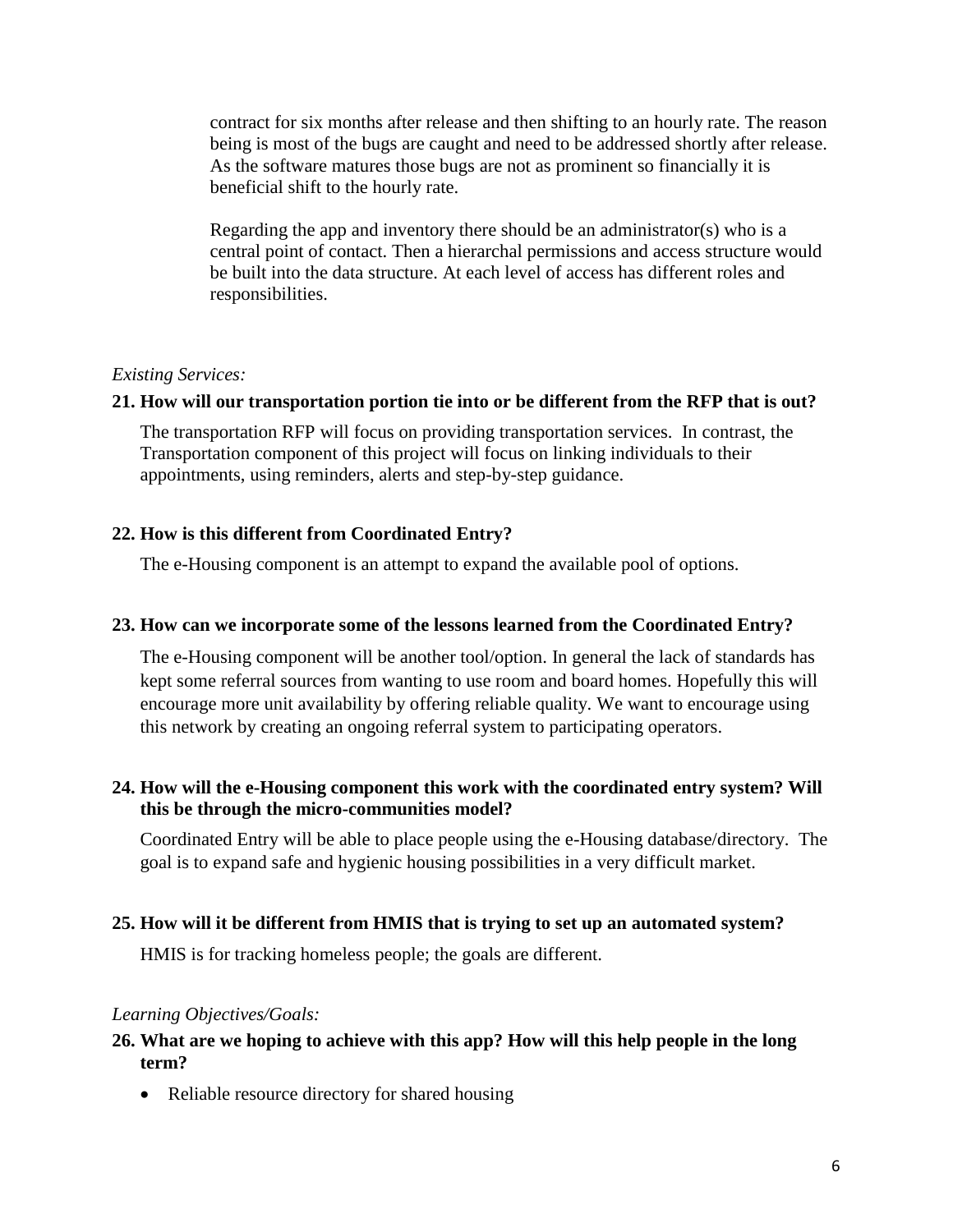- Simplified referral process to improve linkage rates to housing
- Reduced time from detection of homelessness to linkage to housing
- Increased length of stay in housing compared to existing housing programs
- Improved access and linkage to behavioral health services
- Reduction in relapse and resource utilization
- Improving outcomes

### **27. How do we create a peer/housing/transportation system that will work?**

The purpose of the MHSA Innovation component is to test the effectiveness of new or changed practices or approaches. The information gathered during this project and the lessons learned will be used to inform how we create a system that will work.

### **28. How can we help the people who aren't able to find a facility to use their shelter plus vouchers?**

The Bridge Housing Program is going to be helpful in that regard. This program's RFP just closed. We are hopeful it will begin operations by [July 1, 2018.](x-apple-data-detectors://0/)

### **29. What will we be offering the community in regards to new housing?**

The e-Housing project will not create new housing. However, it will identify existing facilities and establish a reliable list of locations, which has the ability to expand our awareness of available housing facilities. The project is based on an attraction model, through marketing and word of mouth the goal is to expand the list of currently existing housing facilities, thus creating more available housing options for our community.

### *Smartphones:*

### **30. How do we address the issue of giving phones to people?**

Smartphones will only distributed to individuals who are enrolled in the e-Housing project. Participants will be assigned a Peer Case Manager who will assist with setting up the phone, train the participant on how to use the phone and its features, and provide support throughout the duration of services. Participants must maintain regular contact with their Peer Case Manager.

# **a. What happens if they lose them? How will the information in the phone be protected?**

PHI is not stored directly into the smartphones. Participants enter their information, but it is cleared once the app is closed. Participants must report the lost or stolen phone to their Peer Case Manager as soon as possible. Upon notification, the Peer Case Manager will turn off the data and service to the device. Lost or stolen phones